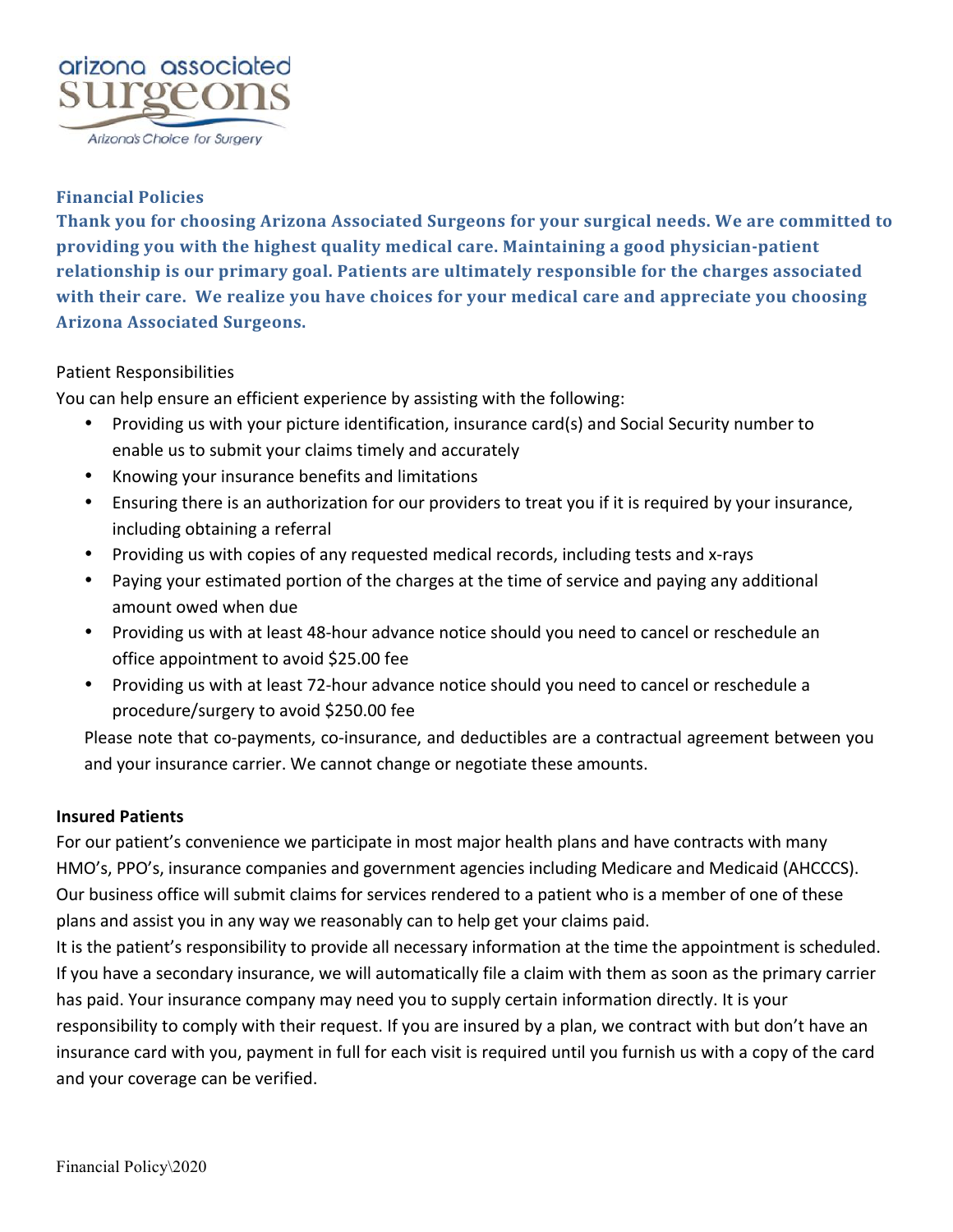# **New Policy Effective 2020 Credit Card on File for Co-Pays/Deductibles/Co-Insurance**

You will be asked to leave a credit card on file to be run after your insurance has processed your claim for any outstanding balances, refusal to do this will result in you paying your estimated patient responsibility such as copay, co-insurance and/or deductible amounts as required by your insurance carrier at the time of your appointment.

Your insurance company requires us to collect co-payments at time of service. Waiver of copayments may constitute fraud under state and federal law. We do not accept cash or **checks**. We do accept the following credit cards: Visa, Master Card, Discover and American Express. If you do not have your co-payment your appointment may be rescheduled.

## **Surgery**

If surgery is indicated, our office will either collect as a pre-payment any remaining deductible and/or co-insurance you may have prior to your surgery or you will be asked to leave a credit card on file to be run after your insurance has processed your claim. Your out of pocket cost is estimated based on your benefits and our fees. Anesthesia, facility, and other providers are separate fees. Our office will provide written notification to you detailing anticipated charges for **your surgeon ONLY**. If your remaining deductible is not applied to our claim by your insurance company, a credit will appear on your account and a refund will be promptly processed.

### **Motor Vehicle Accidents (MVA) Insured and Third-Party Patients**

We do not extend discounts for MVA-insured accidents, third party insurance claims or in other cases when patients may be reimbursed in full. We will bill the MVA insurance carrier one time; the bill becomes your responsibility if not paid by the carrier in 30 days. We regret that we are not in a position to confer with attorneys or defer payment obligations while a case settles.

### **Workers' Compensation**

If your visit is work-related, we will need the case number, date of injury, carrier name and phone number prior to your visit to bill the workers' compensation insurance carrier. If your claim is not yet accepted, we will bill your private insurance and if uninsured payment in full is expected.

### **Other Charges**

No Show - Please provide us with at least 48 hours' advanced notice if you need to cancel or reschedule an office appointment. **Procedure/surgery cancels** require a **72 hours'** advanced notice. Failure to cancel a scheduled office appointment will be subject to a \$25.00 fee and failure to cancel a scheduled surgery/procedure will be subject to a \$250.00 fee.